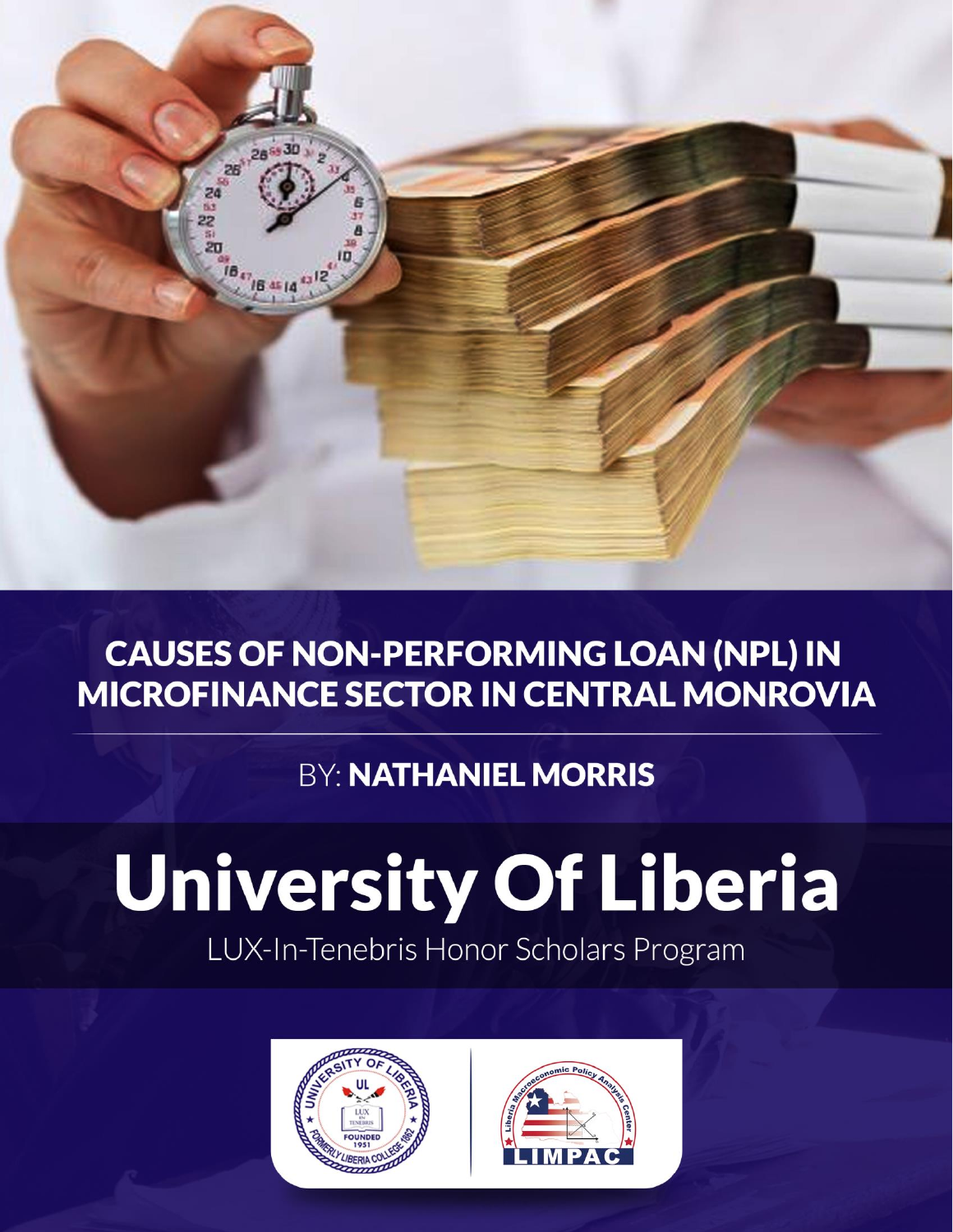# Table of Contents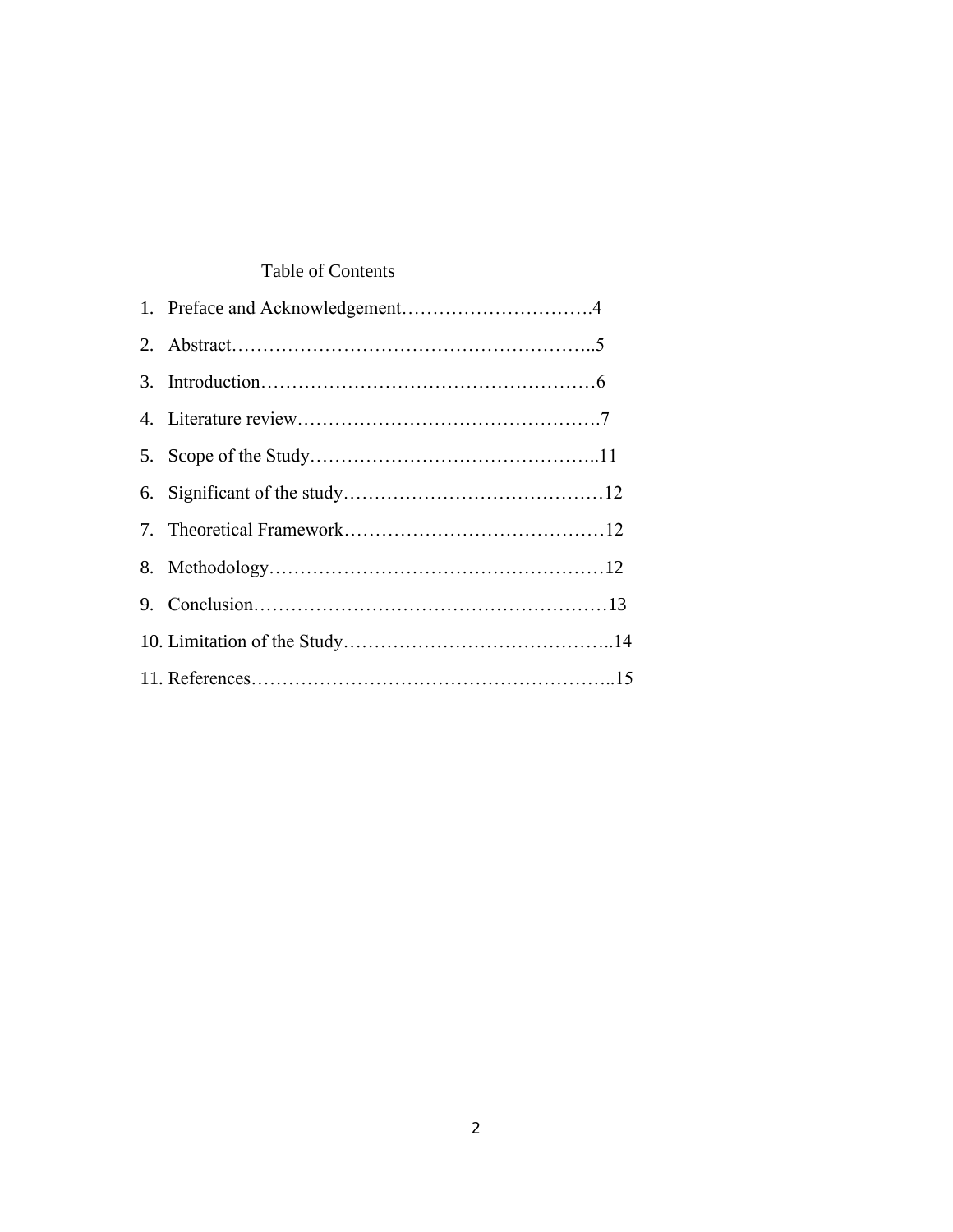# **Preface and Acknowledgements**

This research is conducted as a finishing step in completing my honor study at the Lux In Tenebris Scholars Program, University of Liberia. The study accounts for extra curriculum activities and is carried out through 2 semesters.

A great motivation in my work on this research is that to my knowledge, no similar study has previously been conducted. It has made the process very interesting and exciting, but also very challenging. The process has allowed me to test the skills acquired through the three-year honor program, while simultaneously being very educational. Writing the honor research has taught me a lot about conducting research and has enlightened the possibilities and challenges that come with it.

I was prompted to select the research topic base on the common saying "Access Bank money is gina Money" and the way some clients assets are seize, escape their homes and retreat to their home town from the city. The relationship between the interest rate, low GDP and non-performing loan stroke me as very interesting and I was surprised to find out that no one had previously studied this in the microfinance industry in Liberia. It has truly been an exciting and educating process, and I am thankful for the opportunity to work on this subject.

I would like to thank the Almighty God for his knowledge of comprehension. I would also like to thank Dr. Joseph Younn for his contribution on the research topic and his guidance throughout the process. I would further like to thank Dr. Joseph Younn, Associate professor at the University of Liberia, for great advice and guidance in my study, and especially his support and great knowledge in research. Finally I want to thank my family, director and friends who have supported me throughout my education and this final process. I would not have been able to do this without any of them.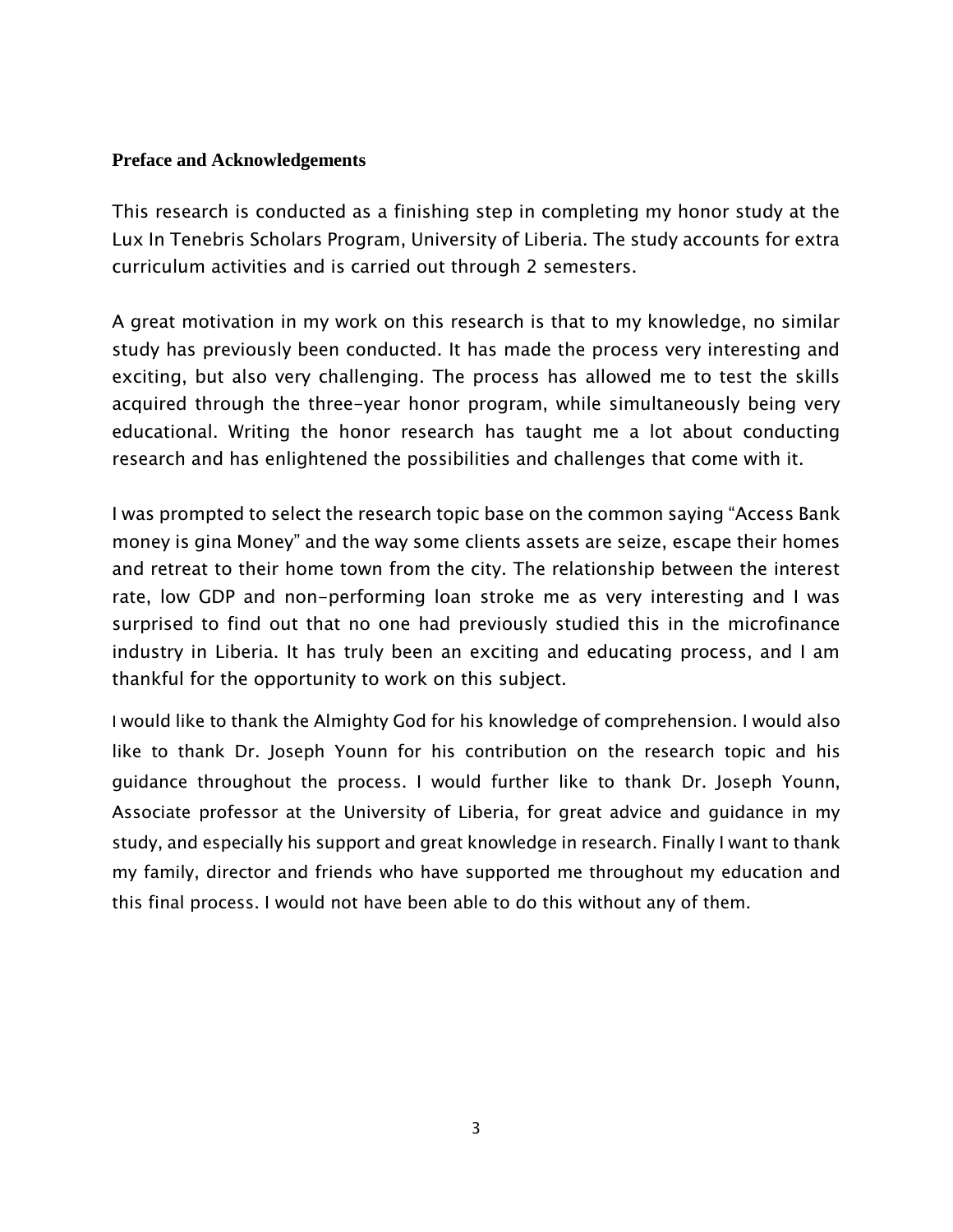# **Abstract**

Because of the nonperformance of Access Bank Liberia micro finance loan, it has been a common saying and believes of some Liberians that "Access Bank money is blood money". Which mean it is an evil money and not profitable. Many of the bank clients of microfinance loan that default assets are seized, some escape their homes and other retreat to their home towns from the city.

Non-Performing loan (NPL) has been a major challenge for the banking industry as a whole. A loan is non-performing when payment of interest and principal pass due date by 90 days or more (IMF 2009).

Microfinance is concern with serving poor customers with low or no collateral. It mission is to offer poor people and small businesses access to financial services. It has been the goal and traditions of every microfinance institutions in the world to help citizens from poverty.

According to the Central Bank of Liberia 2017 Report, the ratio of NPL to total loan in Liberia increase from 11.8% in 2016 to 13.6 percent in 2017. This report shows that Non- performing loans (NPL) is an important problem for Liberian Banks and also a big hurdle in their development. Access Bank Liberia gross loan portfolio in 2016 was 27.7 million and 19.99million in 2017. Its active borrower in 2016 was 12.36% but reduces to 11.1% in 2017. In 2015 and 2016, the bank has to write off 8.42% and 3.27% of its loans.

This paper investigates the causes of non-performing loan in microfinance sector in central Monrovia by using Access Bank as a case study. According to the researcher consideration, there are many factors which are responsible for increasing NPL such as Interest rate, and Low GDP. During this study, time series data were followed over the period of 2016 to 2017. A sample of 60 individuals was selected Consisting of 40 clients, 5 guarantors, 5 ordinary observer of the loan and 10 bank staffs. Questionnaires were used in caring out the investigations. 93% of the interviewee agreed that the interest was high and 88% agreed was one of the factors responsible for the loan failure. 100% also agreed that the country GDP was very low and 86% agreed that Low GDP was one of the factors responsible for the loan failure.

From the investigation, the researcher confirms that High interest rate and low GDP are responsible for NPL in the Microfinance Sector in Central Monrovia. Low GDP is negatively related to the non-performing loan of the micro-finance sector in Central Monrovia. This means the lower the GDP the higher the NPL and vice versa. However, lending interest rate of the microfinance loans has positive relationship with the NPL of micro-finance sector in Central Monrovia. This means the highest the interest, the higher the NPL and vice versa.

**Keywords:** Non-performing loans (NPL), microfinance institutions (MFI), Interest rate, and Low GDP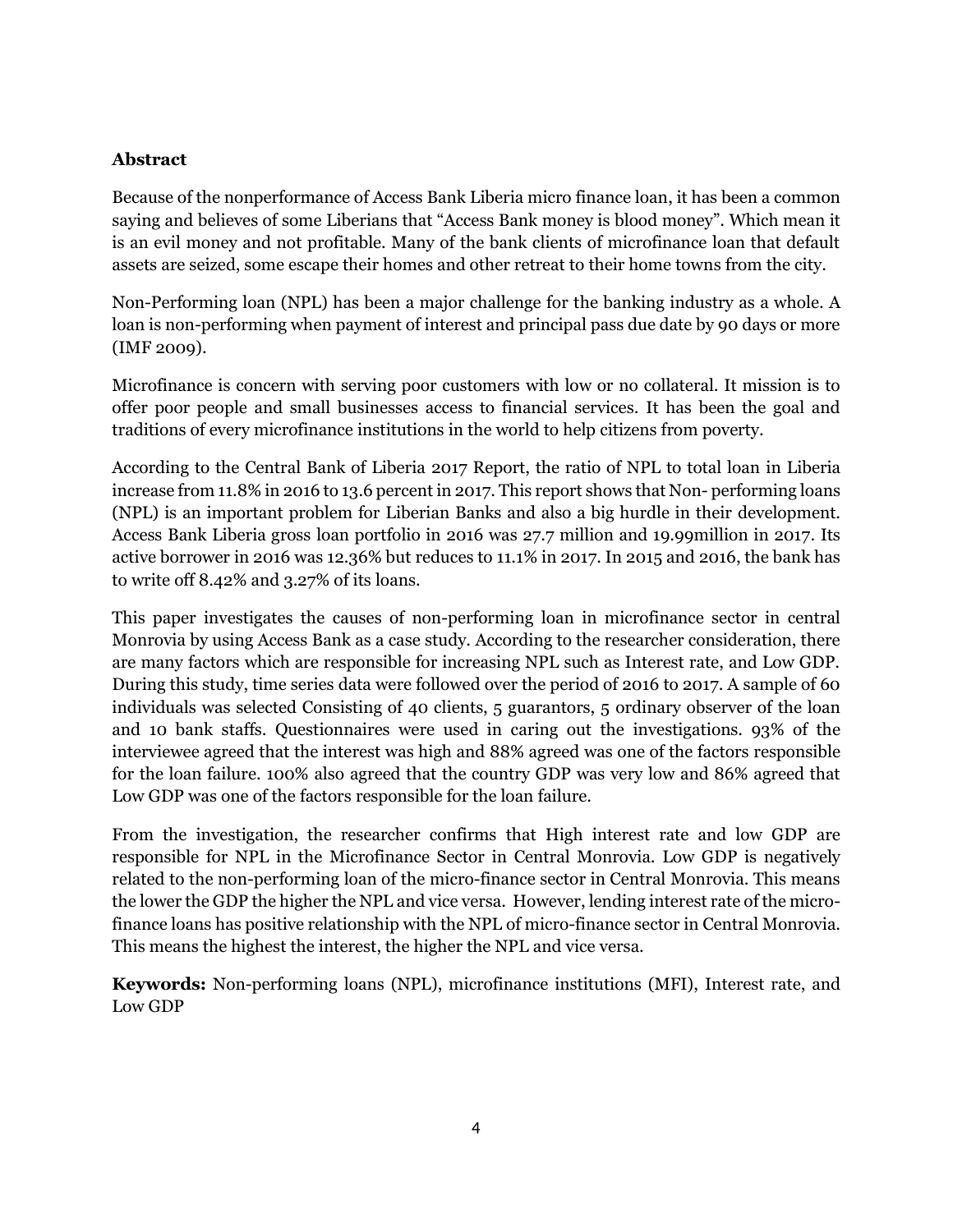**Objective**: This research aims to investigate and come out with a finding about the main Causes of Non-performing loans in the microfinance sector in Central Monrovia with Access Bank Liberia being the case study.

# **Introduction**

Banks and microfinance entities earn generous profit from the interest of loans and then they provide loans to small businesses, petty trader and poor people. As a result of declining liquidity which lead to high interest and bad condition of macroeconomics which leads to Low GDP, most of the firms and people are unable to pay and defaulting the loans. Default loans are also known as Non-performing loans (NPL), because the given loans no longer "perform". If interest and principle amount past due by 90 days, the advances are measured as NPL. We all know that loans performance is totally related to the business cycle. Rise in NPL is a warning indicator for any banking industry of the world to prevent the banking crisis.

In the case of Access Bank, Central Bank of Liberia annual reports show that NPL ratio is increasing rapidly from 2016 t0 2017. The NPLs ratio in 2016 was 11.8% which is about LRD 3,969,285; in 2017 was 13.6% which is about LRD6, 433,445. The increase in NPL which is cause by high interest rate affected dividend payments, and caused low investments resulting due to low GDP.

"Access Bank is facing many problems due to NPL, which are also affecting its growth. Access Bank Liberia wrote off 8.42% of its loan in 2015 and 3.27% in 2016 as bad debt.

"(Masood, 2009), the income of banks fall due to increase in NPL. Debtors have low repaying capacity which is as results of high interest rate and non-economic use of loans. CBL indicates that the capacity of NPL is increasing each year. In 2017, NPL in Liberia increased by about 2% from 3,969,285 LRD to 6,433,447 LRD. To decrease the NPL ratio, it is important to analyze the root causes of bad loans.

The main causes of NPL are high-interest rate and Low GDP. NPL have negative impact on the economy and financial institutions. According to (Hou 2007), the total economy causes & effects bankruptcy in banking sectors is due to increase in NPL.

In the literature of this study, the researcher reveals the root causes of NPL to bankers so that they can overcome all these negative impacts and causes and find the solution to go forward with credit growth expansion plans.

Determinants of NPLs are discussed in theoretical framework which indicates two independent variables (High Interest rate and Low GDP) which have significant negative relationship with GDP and positive relationship with interest rate.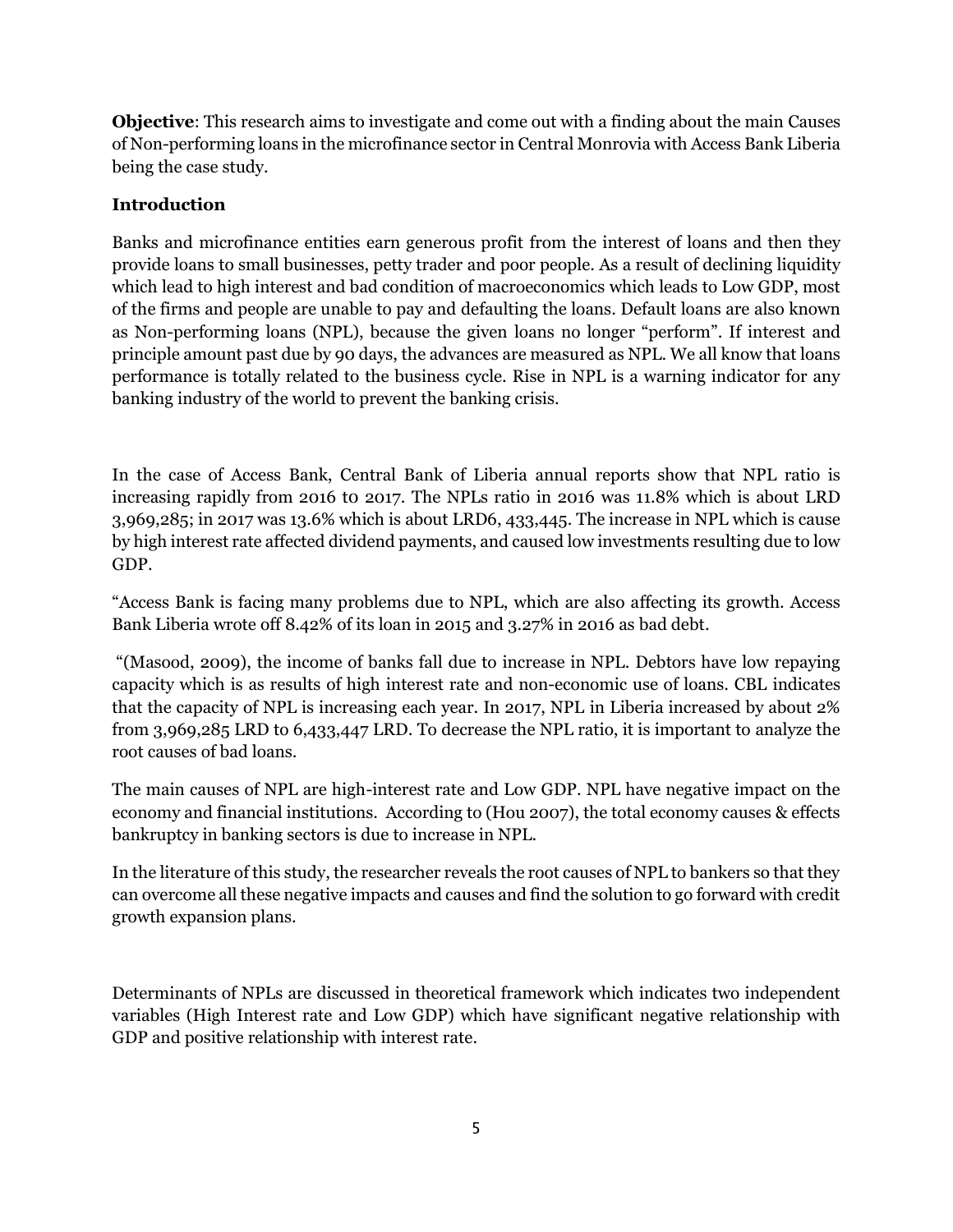It has been the goal and traditions of every microfinance institutions in the world to help citizens from poverty. The microfinance mission of serving the poor has been diverted to profit maximization. The institutions have been critiqued for maintaining harsh collection practices and charging too much high interest rates to their clients no matter how low the GDP of the country is.

#### **Literature review**

According to the Central Bank of Liberia 2017 annual report, the issue of non-performing loans (NPLs) remained a major challenge in the banking sector of Liberia.

It has been a common saying and believes of some Liberians that "Access Bank Liberia money is blood Money." This mean the loan is not profitable. This lead to many of the bank loan being a non-performing loan.

Hennie (2003) defined Non-Performing Loans as those loans which were no longer generating income. It was further supported by Fofack (2005) who defined NPL as those loans for which the principal and/or interest had been left unpaid for at least ninety days.

The microfinance loan which is intended for poor people is now a source for Access bank Liberia to earn generous profit. Its goal of helping in taken Liberian citizens from poverty has been diverted to profit maximization. Access Bank Liberia offers a 6% declining interest rate on its microfinance loan and a 4% interest deduction for disbursement (processing) fees. Base on the research investigation, several Access Bank Liberia loans were place on loan amortization schedules. The results prove that the bank microfinance loan offer for 9 months payment duration results in about 39% accumulated interest rate, 12 months result in about 55% accumulated interest rate, 15 months results in about 72% accumulated interest rate and so on. To derive at the installment payment per month, the bank uses the following code: 0.2034 for 6 months, 0.1470 for 9 months, and 0.1239 for 12 months, etc. The bank multiplies the code by the borrowed amount and requires the client to do the exact payment each month for the entire duration of the loan. For example, if a client borrow 45,000 for 9 months, the bank multiply 45,000 by 0.1470 which will equal an installment payment of  $6,615(45,000*0.1470)$  per month excluding the 1,800 that will be initially deducted for disbursement fees from the 45,000. These interest rates are very high for the poor Liberian citizens taking the loan. When compared this interest with other loan interest rates, it proves that the cost of capital for the poor is higher than others causing many.

Taking into consideration the country very low GDP in 2016 (-1.6%) and 2017 (2.5%), especially unemployment and inflation on goods, services and exchange rate, businesses will find it difficult to prosper. They will also need more time to transact before generating desire profit. Unemployment reduces consumer purchasing power. Inflation reduces sells. Looking at the Law of Demand which states that "the highest the price, the lower the quantity demand, the lower the price; the highest the quantity demand" holding all factors constant, prove that businesses struggles to survive unemployment and inflation. The higher things prices are, the lesser customers purchase leading to a less sells which is unfavorable for businesses. Taking into consideration the very low employment rate of Liberia which implies that many citizens do not have financial strengths to purchase more goods and services, and also the inflation on goods and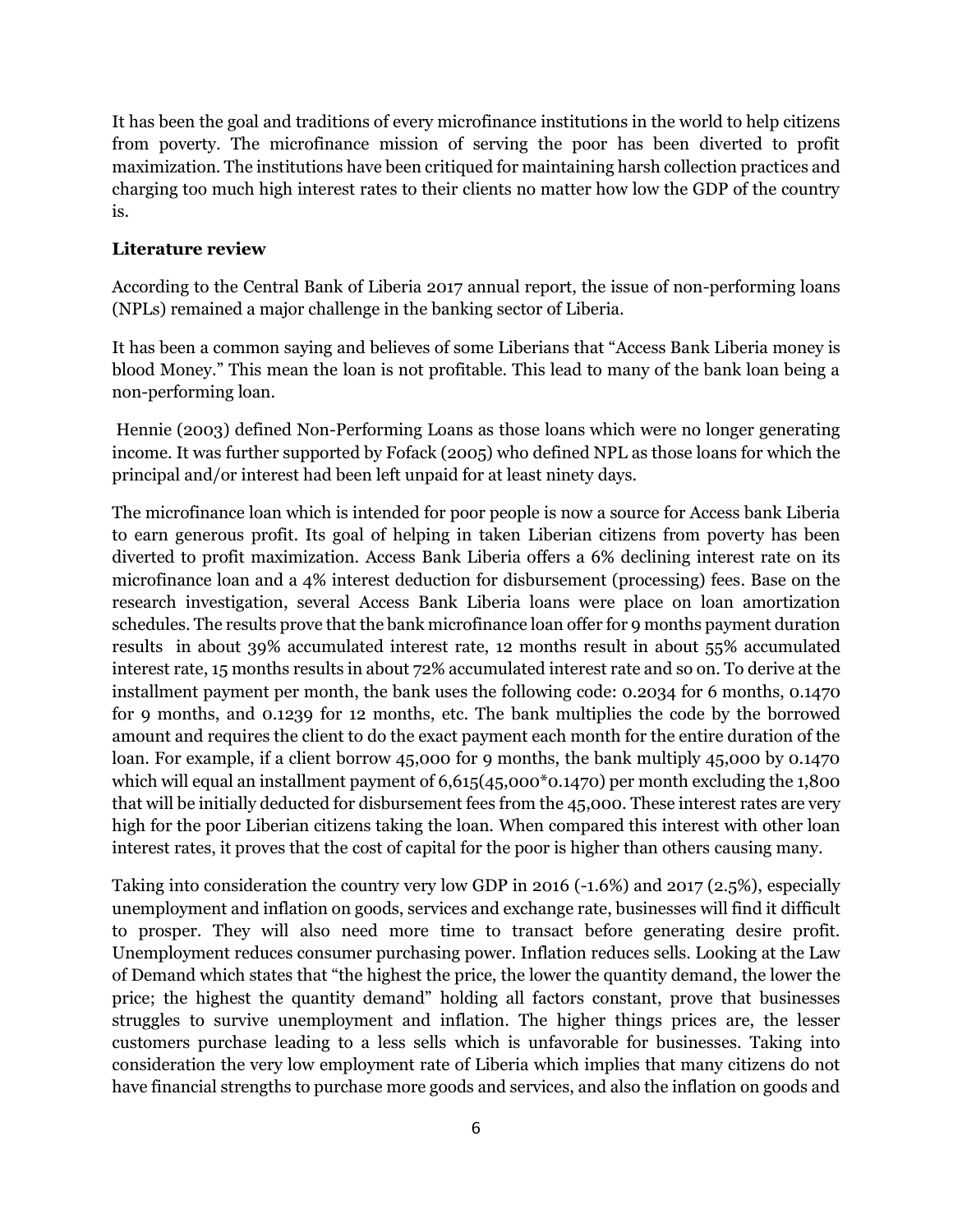services make it more difficult for businesses to make actual desire profits within the best time firm. These situations will cause businesses to earn profit over a longer period of time than it should.

Since businesses take longer time to earn profit base on the bad economy (Low GDP) of Liberia, it is rational to make payment of loans borrowed over a longer payment period than shorter payment period. With a short payment period, a client may not be able to generate profit that will amount to its installment payment.

With these said is of no good to many of its client. Access Bank Liberia loan is on a declining interest basic which accumulates more interest as more time is given for payment. It creates a harsh collection for loans, given for a short period. This has caused many of the bank clients to default in their payments. With this harsh collection and high interest, many of the loans cannot perform and therefore making some Liberian to believe that Access Bank Money is a blood money. This means that the money is not profitable. Moreover, the bank usually sugars quote the loan to its client. For example, the bank will give the client a payment schedule but tell them to pay a different amount from what is written on the schedule. The amount is usually written in pen on the same schedule. To look deep into how the bank offer a high interest rate and how it sugar quote the loan, let us take a look at a customer that decided to borrow LRD 400,000.00 from Access bank Liberia. The bank deducted a 4% interest which is LRD 16,000.00 as disbursement fees given the client LRD 384,000.00. The bank has on its payment schedule the monthly payment of 48,226.13 but wrote with pen 49,530.00 as the actual monthly payment. The amount is to be paid for 12 months which is equivalent to LRD 594,360.00. Receiving an amount of LRD 384,000.00 and paying back LRD 594,360.00 mean the client is paying LRD 210,360.00(594,360\_384,000) as interest which is about 55% interest rate, proven a very high interest rate which causes many of the loans to fail.

According to 98% of the Access Bank Liberia staffs interview, the reason for which the microfinance loan interest rate is high is the level of risk the bank takes. They argue that they take low collateral or no collateral from client for the loan. This creates a very high risk. Therefore to minimize the risk a high interest is offered to cover up for defaulted amount. They also argue that operational cost for maintaining the loan is high. These explanations show that the bank uses the interest rate as a risk management technique which is not in any way helping the poor they intend to help. In fact, this has cause the cost of capital for the poor to be higher than others and thereby causing them more harm.

Based on researcher investigation of interest rate being one of the major factors that is responsible for Access Bank Liberia NPL in microfinance sector, It is proven from the microfinance paradox that the cost of capital for Access bank microfinance which is intended for poor Liberian citizens is far yearned higher than other loans. Access Bank Liberia uses the declining method of its microfinance loans. From a comparison of loan amortization schedule of Access Bank Liberia to that of BRAC, Access Bank Liberia has the highest interest rate than BRAC, though BRAC also does. The research also proved that Access bank interest rate is two times higher than Nationwide Microfinance Limited in Ghana.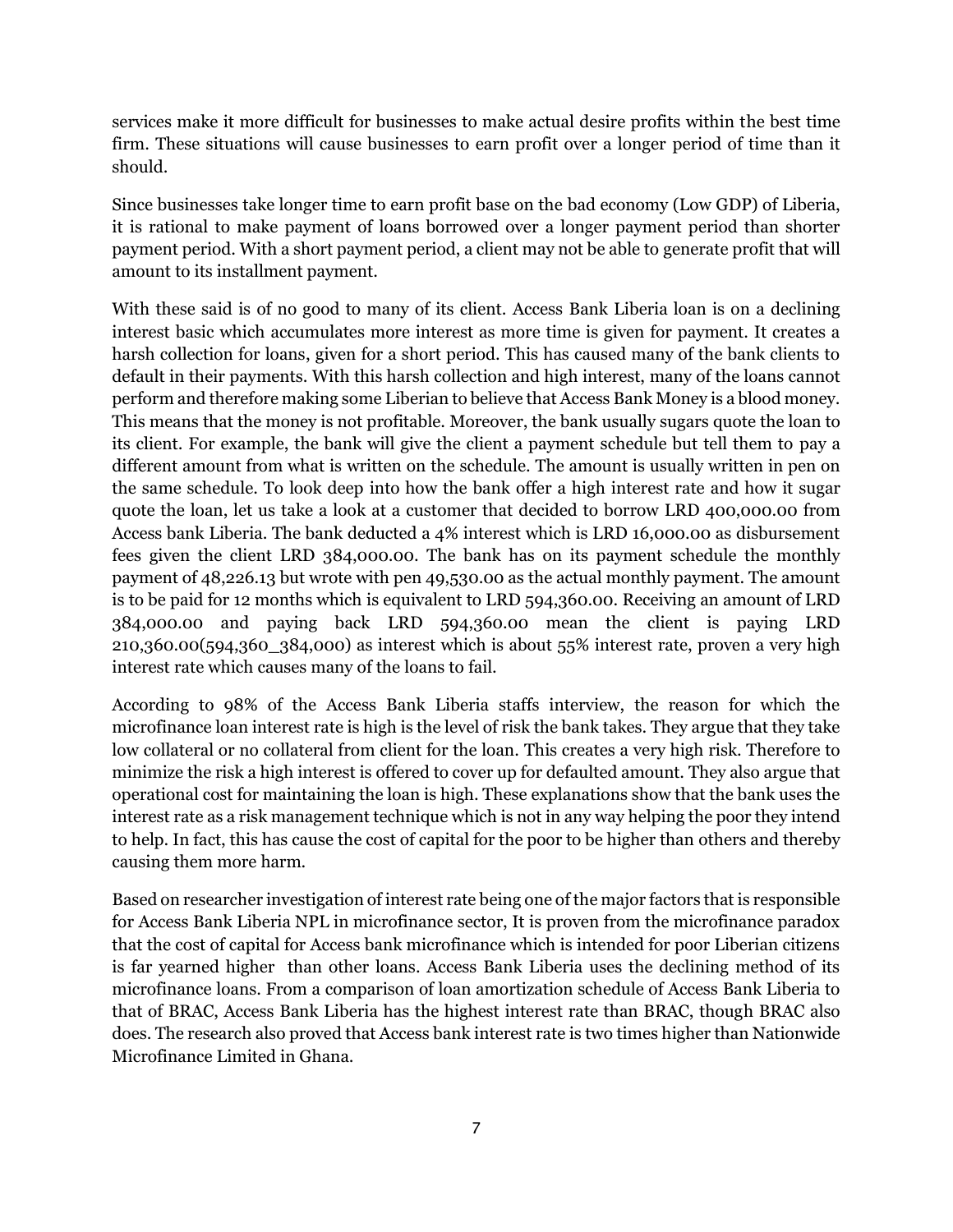The researcher investigation of Low GDP being one of the major factors of NPL is proven by the Central Bank of Liberia 2017 annual report, which states the GDPs of Liberia were as low as negative 1.6% in 2016 and 2.5% in 2017. The GDP is a broad measurement of a nation's overall economic activity. It is an indicator of the economic health of a country, as well as a gauge of a country's standard of living. These very low GDPs indicate a very low consumer purchasing power, government spending, investment including businesses capital expenditure and a negative net export which is very unfavorable to businesses and also to the settlement of their loans. The result shows no significant relation of Interest rate and Low GDP to NPL. Therefore, concluding that high interest rate and low GDP is responsible for NPL in Microfinance sector.

According to Mr. Munib Badar and Ms. Atiya Javaid, GDP represent the country's growth. There is an inverse relationship between NPL and GDP. If we follow expenditure approach then GDP can be measured through all consumptions of private & public investment. Low GDP means lack of investment, decline in production, less export, unemployment and inflation increases. According to Munib Badar & Atiya Yasmin Javid, interest rate is a service charge by a lender to the person who borrows credit for the purpose of using an asset. It sets by the state bank according to the fluctuations in the inflationary rate. Analyst said that they use six month Treasury bill rates in the replacement of interest rate as commercial banks usually use for the settlement of loan prices. They also argue that interest rate is directly related to non-performing loan, means Nonperforming loans increases as interest rate increases. According to Salman Qadir NPLs are increasing in all fields but mostly in the agriculture sector. He argues that in the light of present situation which shows the continuous increment in NPL, the banks are facing the problem of recession due to the lower repayment of loans and declining yield on lending which is cause by bad microeconomic (Low GDP), high interest rate and poor credit appraisal.

To overcome this situation, the banks should follow the effective and appropriate procedure to monitor credit financing activities and should adopt advanced policies to examine the credit worthiness of the applicant at the time of approving loans.

Moh Benny and Teguhlman argues that GDP is considered to be the most effective and main indicator to examine the economic development in a country. An inverse & significant relationship is found between the GDP and NPL. It means that if the GDP will increase then NPL will decrease. Whenever a country starts developing economically, which can be examined through the increment in GDP growth rate, and then as a result it also increases the capability of the borrower's to repay their loans to the banks. On the other hand, when a country's development comes in a declining position economically then it automatically decreases the debtor's ability to pay off their liabilities.

Abdul Ghafoor Awan, Nasir Nadeem and Falak Sher Malghani said, French bank research find all significant determinants of agriculture loans defaults which is long time of loans, liquidity, profitability. This study sorts the elements of loans default of agriculture sector in district Kasur of Punjab Province. It indicates that high interest rate, credit timing, and miss-utilization of agriculture loans are the major reasons of delay in payment.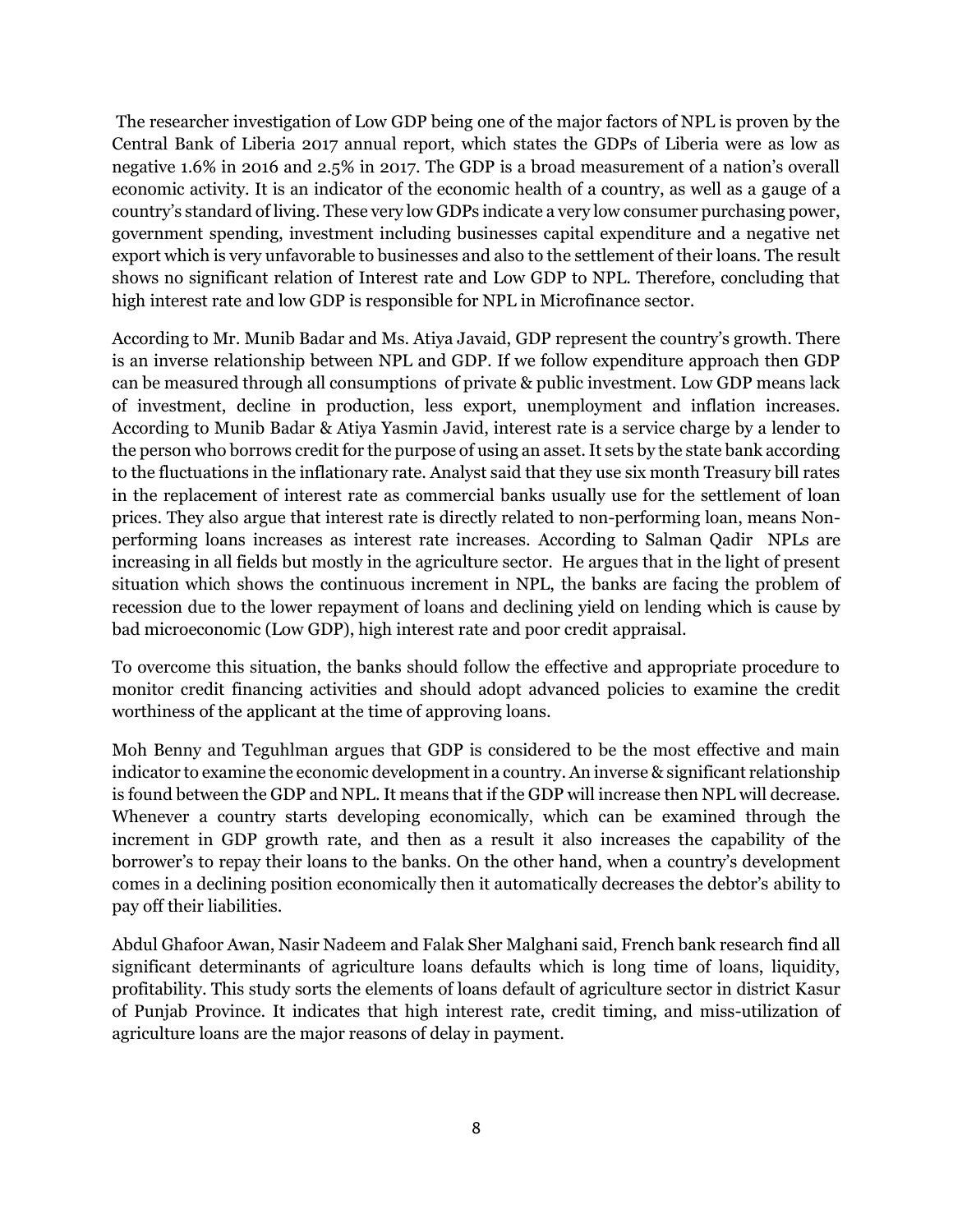Roland Beck, Petr Jakubik and Anamaria Piloiu said (February 2013) in the report of interest rates,

Non-performing loans increases due to the increase in debt services. In countries, where the infrastructure is targeted by the inflation, increase in interest rate to some extent increase in nonperforming loans. Loan borrowing adversely affects due to high interest rate, that's why it also rendered as realizable element. Therefore, lending rates are somewhat effected by the policy rate set by the state bank, we also use swift monetary policy to control the fluctuation in exchange rate and inflation.

Atta-ul-Haq, Danish Ijaz, M. Akram and Javaid Iqbal argue that NPL becomes high because of lack plans to deal with risk, unwillingness of borrowers, exhausted loans services and risk increase due to the high

loans size. In 1980, ineffective policies for loans recovery in Italy market were one of major reason of NPL. The relationship badly affected the credit control policies, as the banks were not following the proper investigation process before the sanction of loans.

Hennie (2003) defined Non-Performing Loans as those loans which were no longer generating income. It was further supported by Fofack (2005) who defined NPL as those loans for which the principal and/or interest had been left unpaid for at least ninety days.

Using dynamic panel data for 75 countries, Beck, Jakubik and Piloiu (2012) showed that, real GDP growth, share prices, exchange rate, and lending interest rate significantly affected NPL ratio. GDP was found to be most influential to NPL. NPL ratio found to be inversely related to stock returns especially for countries with large stock market relative to GDP. Saba, Kauser and Azeem (2012) used the data of US banking sector from 1985 to 2010. Employing correlation and regression tests, they showed that real GDP per capita, inflation and total loan had significant impact on Non-performing loan ratio.

Jimenez and Saurina (2005) analyzed the Spanish banking sector from 1984 to 2003. They found significant impact of GDP growth, high real interest rate and lenient credit term on NPL. Louzis, Vouldis and Metaxas (2010) used dynamic panel data method to examine the determinants of non-performing loans in the Greek banking sector, separately for consumer loans, business loans and mortgage loans. The study showed that NPL in the Greek banking system could be explained mainly through macroeconomic variables 58 *Journal of Business and Technology (Dhaka)* 

like GDP, unemployment, interest rates and management quality. Among loan tended to be (NPL), mortgage loan showed the least responsive to macroeconomic variables.

Analyzing 22 advanced economies during the period 1996-2008 J. Glen and C. Mondragón-Vélez (2011) showed that, the developments of loan loss provisions are driven mainly by the business cycle measured by real GDP growth and lending rate. Using a vector auto-regression model to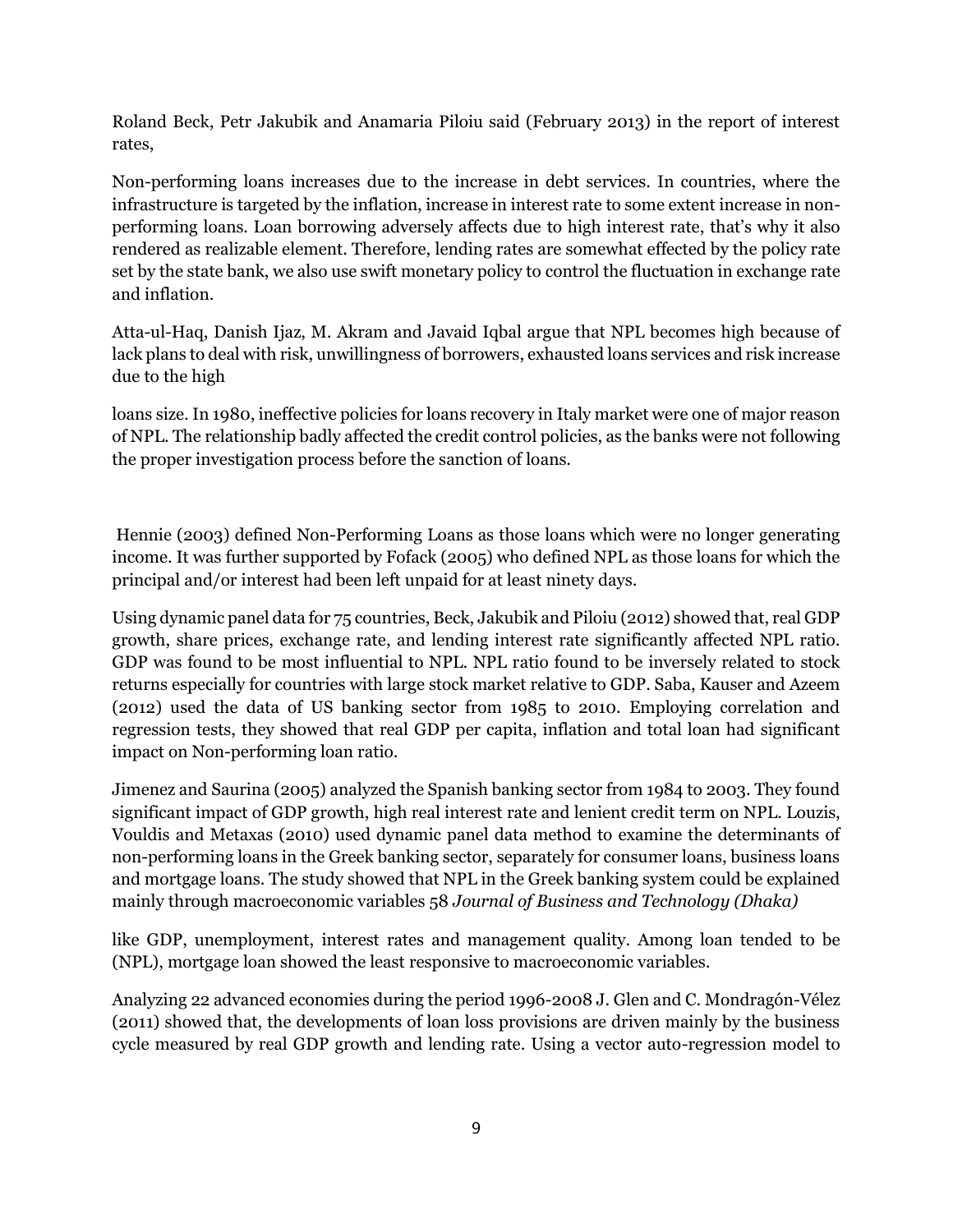analyze data from 1982 to 1996 Keeton (1999) showed rapid credit growth associated with lower credit standards, contributed to higher loan losses in the US.

Hippolyte Fofack (2005) found a strong causality between non-performing loans and, economic growth, real exchange rate appreciation, real interest rate, net interest margins and interbank loans. He used pseudo panel-based model for the data of several Sub-Saharan African countries. The relationship between NPL and ownership structure of commercial banks in Taiwan was analyzed by Hu et al (2006) using a panel data-set covering the period 1996-1999. The study showed that an increase in the private shareholding induces more non-performing loans manipulated by corrupt private owners. Their study also showed that bank size was negatively related to NPL rate. Using panel regression analysis Rajan and Dhal (2003) reported that terms of credit, bank size and macroeconomic conditions had significant impact on the NPL of commercial banks in India. Espinoza and Prasad (2010) showed that lower economic growth and higher interest rates led to an increase in NPL. Using dynamic panel data over 1995-2008 of around 80 banks in the Gulf Cooperation Council countries, the study found a positive relationship between lagged credit growth and NPL. Nkusu (2011) found significant relationship between the quality of banks" loan portfolio and macro-financial vulnerabilities. The study showed that, a sharp increase in NPL triggered long-lived tailwinds that crippled macroeconomic performance from several fronts. Rodolphe Blavy and Marcos Souto (2009) found domestic and external macro-financial variables to be closely associated with banking soundness in the Mexican banking system. At the aggregate level, high external volatility and domestic interest rates were associated with higher expected default probability. Jarmo Pesola (2005) analyzed the panel data from 1980s to 2002 to show that high customer indebtedness combined with adverse macroeconomic surprise shocks to income and real interest rates cause distress in banking sector. Preap Sreynich & Phok Rathak said, Low growth rate of GDP and lending interest rate of microfinance loan, return on asset and inflation are responsible for NPL.

# **Scope of the study**

This research focuses on the cause of loan defaults in the microfinance sector in central Monrovia, with a case study on Access Bank. Factors that dangerously affect the Non-performing loans are deeply discussed in this report, which are macroeconomic indicators and they are Low GDP and High Interest rate.

 $\Box$ Therefore, it will be helpful for those bankers who are supervising Non-performing loans cases, taking decisions who are likely to be in favor of lender or who are not, and computing credit risk.

This study will be useful for the policy makers to test policies on NPL under highlighted elements.

 $\square$  This report will also be useful for other researchers of Non-performing loans and general readers too

 $\Box$  This study will help the Central bank of Liberia to pay attention to microfinance institutions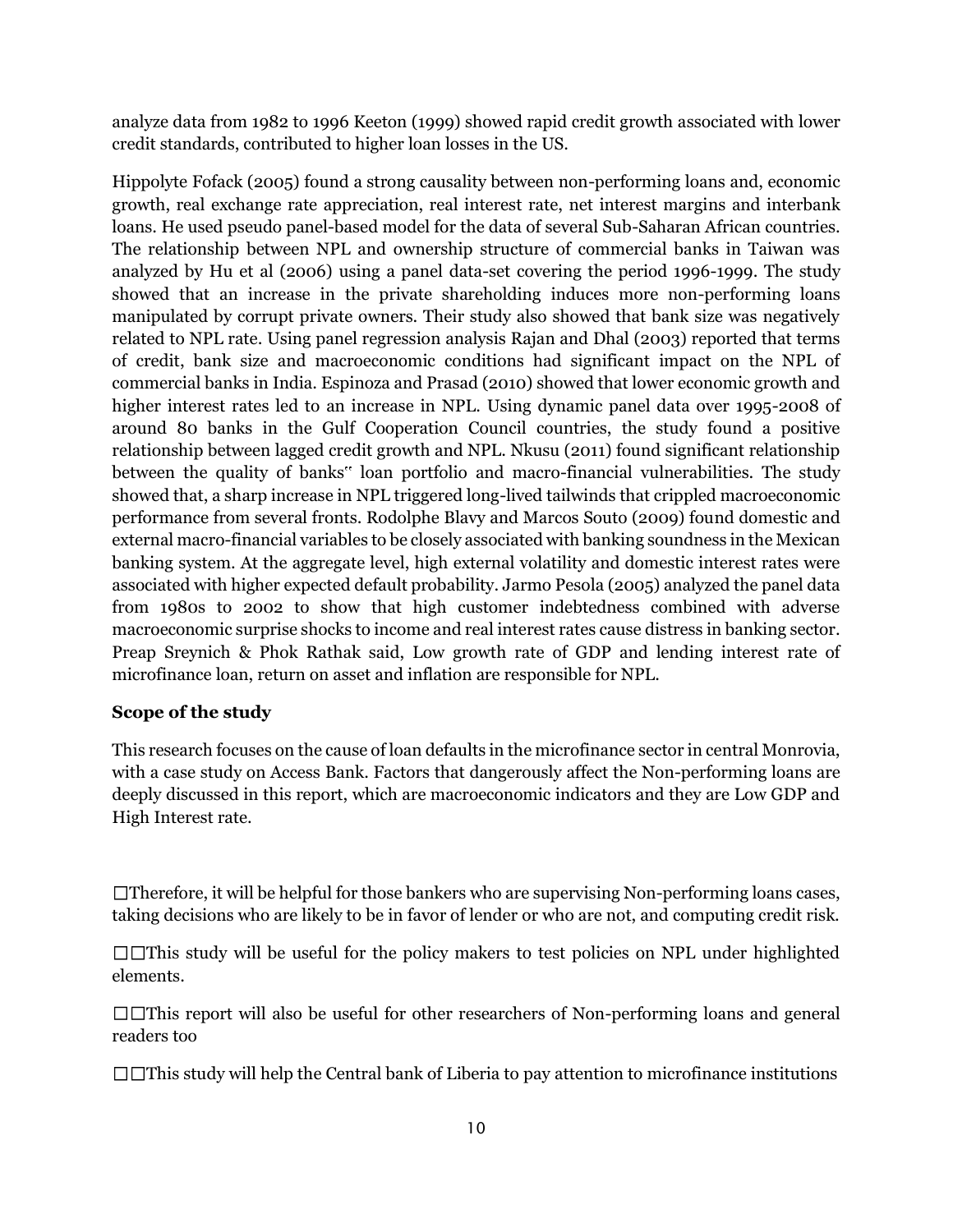## **Significance of the study**

In 2016, NPL reached the amount of LRD 3,969,285 and in 2017, NPL increased to LRD 6,433,447from October 2016 to October 2017. This study will help the CBL, credit managers, risk manager and bank supervisors to know which direction to focus in reducing NPL.

 $\square$ In banking and Microfinance industry, prosperous economic scenario is one of the main reasons of profitability. When all macroeconomic indicators stand on a better position specifically, then interest rate and inflation also remains under control.

 $\square$  TOn the other side, in order to control NPLs, banks and microfinance institutions' credit computation, security practices and supervision should be improved.

 $\square \square$  Banks should not give loans against high risk security.

 $\Box$  $\Box$ Loans should be approved on the ground of ambitious skills, credit competency of the lender, as a substitute of adjusting debt to equity ratio.

### **Theoretical Framework**

The dependent variable is Non-performing loans, which is the element of interest, in which the difference is tried to be described by the two independent variables of (1) GDP (Inflation, Exchange rate) (2) Interest rate. Interest rate is the price charged, shows as a proportion of principal amount, by creditor to a person who borrows credit for the purpose of using asset. The schematic diagram shows that interest rate affects the NPL. Interest rate and NPL has a positive relationship. Thus, whenever the policy maker increases the interest rate, people purchasing power decreases due to inflation. Because of inflation public can't repay their allowances that are owed. This is why NPL increases due to high interest rate. Thus the higher the interest rate, the higher the chances of NPL. GDP represents the total market worth of all things produced and services rendered in any country for a specific period of time. NPL and GDP (Inflation, Exchange rate etc.) has an inverse relationship. NPL increases as much as GDP goes down due to the shortage of investment, low production, inflation, and corruption. If production is less, it minimizes our export, and increases the import of our country due to how inflation will increase; our value of currency will depreciate. High inflation and declined value of currency will result high exchange rate. Thus, all these factors cause of lowering GDP because of this NPL rises. These are vice versa

### **Methodology**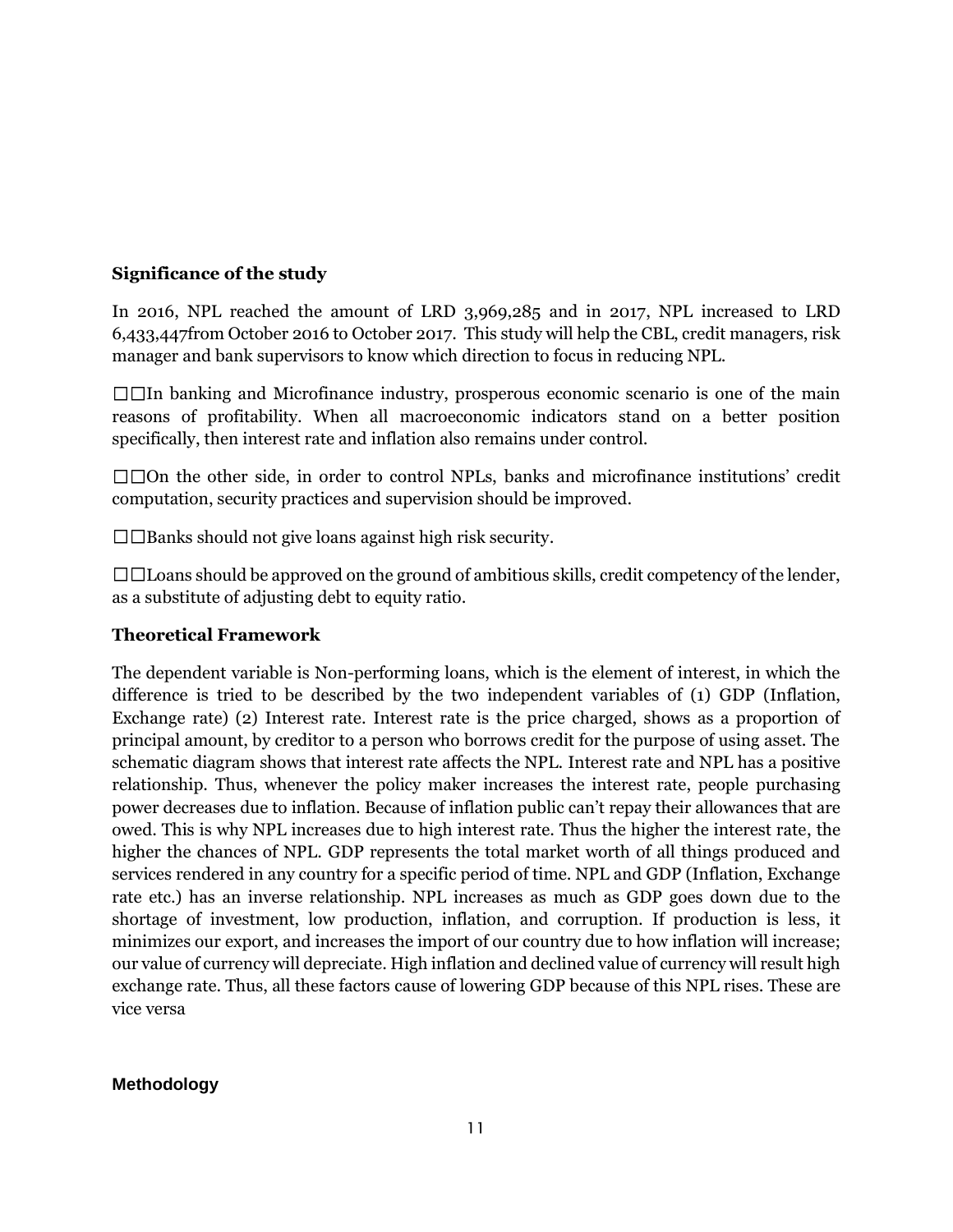This research focuses on the microfinance sector of Liberia which are performing lending activities and handling NPL. Access Bank Liberia was use as a case study. 60 People was selected randomly as a sample among the whole population of Access Bank Liberia clients, staff and others. The sample consisted of 40 clients, 10 bank staffs, 5 guarantors, and 5 ordinary observers of the loans.

#### Hypotheses

H1: There is a negative significant relationship b/w GDP and NPL.

H2: There is a positive significant relationship b/w Interest rate and NPL.

We collected secondary data from authentic websites, articles, researches and primary data through survey filled up questionnaires. There were four key questions asked to check that, *Is the NPL dependent on Interest rate and low GDP as independent variables?* Those questions were: Do you think Access Bank Liberia interest is high? Do you think it is one of the reasons why people default in payment? Do you think the GDP of Liberia is low? Do you think it's one of the reasons why people default the loan payment? The analysis shows the relationship between dependent variable and independent variable.

#### Interpretations

For the investigation of interest rate, out of the 60 people selected, 56 persons agreed that Access Bank Liberia interest rate was high and 53 agreed that the high interest rate is one of the reasons why people default. This mean that about 93% agreed that the interest was high and 88% agreed that the high interest rate is one of the factors that causes clients to default while 12% deferred.

For the investigation of interest rate, out of the 60 people selected, 60 persons agreed that the Country GDP is very Low and 52 persons agreed that Low GDP is one of the factors that causes the bank client to default. This means that 100% agreed that the country GDP is very low and about 86% agreed that low GDP is one of the factors that causes clients to default while 14% deferred.

Through the very high acceptance percentages, the researcher hypothesis is proven to be acceptable.

#### **Conclusion**

NPL is harmful for the economy of the whole world. Therefore, it is very important to analyze the root causes of loan defaults. As per the researcher belief, if we analyze the root causes of non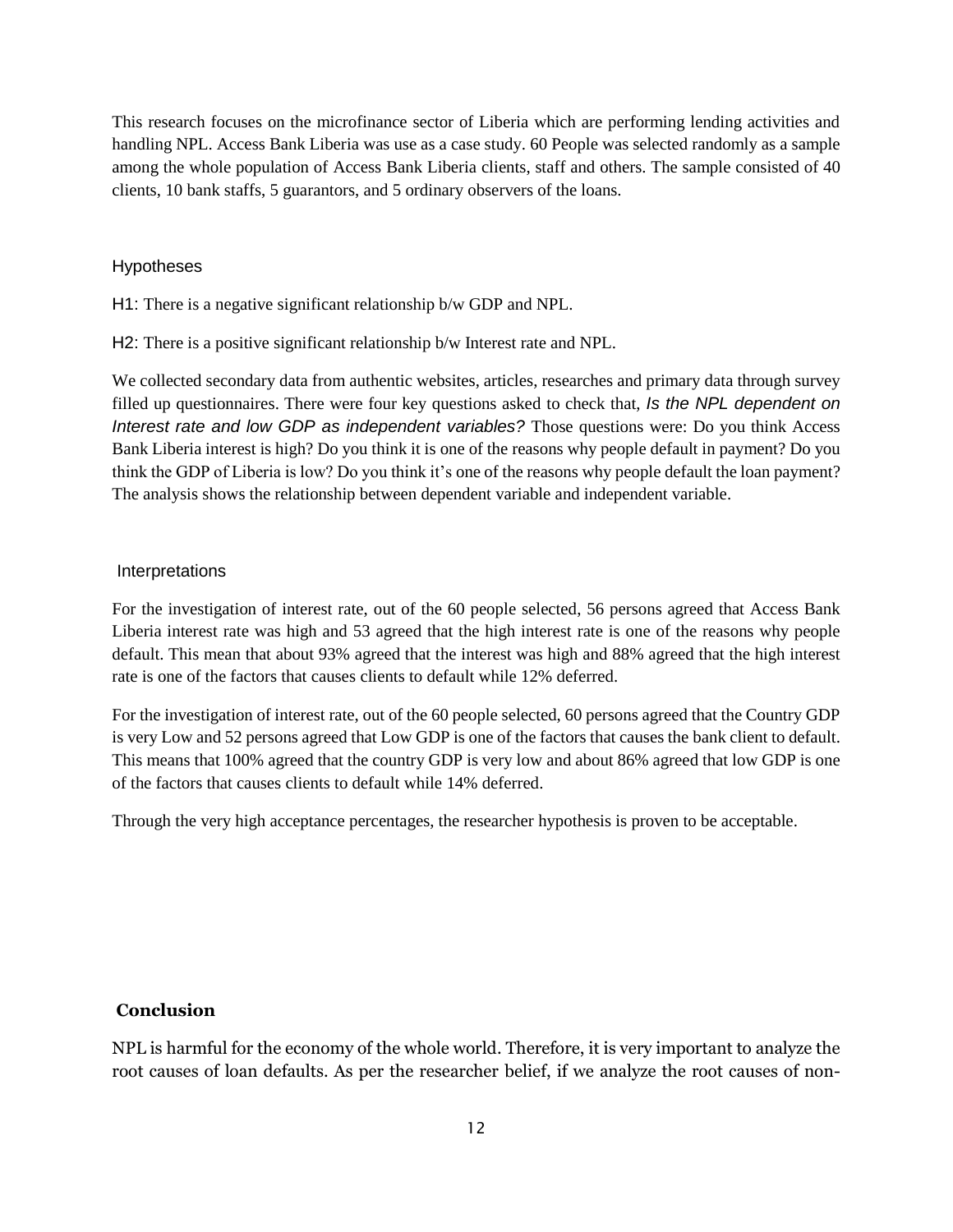performing loans then we can modify our strategies to control non-performing loans. Through the research, it has been concluded that the null hypothesis of Low GDP and interest rate have been accepted which show that all these have no significant relationship with NPL. Through this study, we have discussed the causes of NPL in Microfinance sector so the banks and microfinance institutions can get a clear idea from this research to control the non-performing loans.

#### Recommendations

1. Borrowers bear losses and could not return loans on time due to lack of business management knowledge, so banks should contribute business counseling services to them.

2. Centralized banking system should be followed in which the central bank of Liberia should provide all the banks, the information of those borrowers who has poor credit history & has defaulted loans.

3. Mostly loans default due to borrower's concern of high interest rate. Therefore the Central Bank of Liberia should regulate commercial banks to charge low rate of interest to the borrowers.

4. The banks and microfinance institutions should hire specialized persons on merit basis to deal with credit risk efficiently.

5. The Banks and microfinance institutions should conduct training programs to enhance the credit knowledge of credit staff.

6. The Central Bank of Liberia should paid attention to microfinance institutions lending interest rate by setting a scope and actively supervising it.

7. Access Bank Liberia should find another strategy to minimize its risk of default instead of high interest rate.

#### **Limitations of the study**

As I am a student during this research, I faced many constraints like shortage of time, we had to arrange the finance by ourselves to complete this research in a good way and with real factors and data. To collect the primary data, we selected some Access Bank Liberia staffs to fill the questionnaires. Another constraint was that the bankers were not willing to disclose their bank's information for the research due to some security reasons so we had to make a lot of efforts to convince the bankers for providing actual information and tried to satisfy them, that this information the researcher need mainly for academic purpose and it will not be misused by us.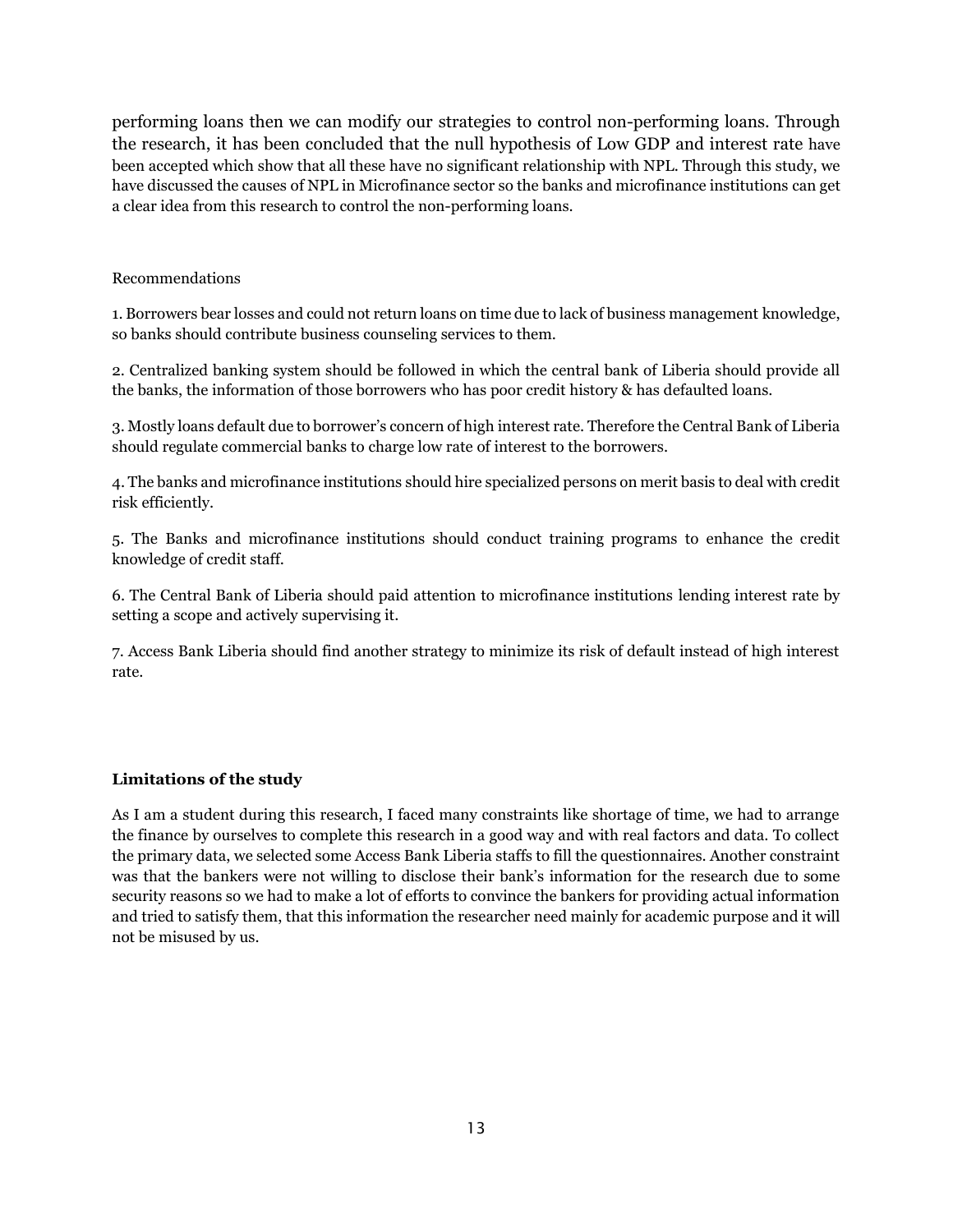#### **References:**

CBL annual report (2017) CBL annual report to the Government of Liberia

Kringlen M. (2016). The relationship between default on loans and operating costs in microfinance institutions.

CBL (2017). Annual report to the Government of Liberia

Sreynich P and Rathak P (2016) Determinant of non-performing Loan of microfinance sector in Cambodia

Masood, 2009, the income of banks fall due to increase in NPL which is cause by interest rate.

Hou 2007, the total economy causes & effects bankruptcy in banking sectors is due to increase in NPL.

Rufat A. M. An analytical study of Determinats of non-performing Loans .*JBT, Volume-XI, No-01& 02, January–December, 2016*

Espinoza R. A. and Prasad A. "Nonperforming Loans in the GCC Banking System and their Macroeconomic Effects" IMF Working Papers 10/224, 2010.

Fofack, Hippolyte. "Non-performing loans in sub-Saharan Africa: Causal Analysis and Macroeconomic Implications." World Bank Policy Research Working Paper No. 3769, November, 2005. Jimenez, Gabriel and Jesus S. "Credit cycles, credit risk, and prudential regulation." Banco de Espana, January, 2005.

John S. Jordan, Problem Loans at New England Banks, 1989 to 1992: Evidence of Aggressive Loan Policies.

Keeton, "Does Faster Loan Growth Lead to Higher Loan Losses?" Federal Reserve Bank of Kansas City: Economic Review, Second Quarter, 1999.

Louzis D. P., Vouldis A. T. and Metaxas V. L. "Macroeconomic and bank specific determinants of nonperforming loans in Greece: a comparative study of mortgage, business and consumer loan portfolios" Working Papers 118, Bank of Greece, 2010.

Nkusu M. "Nonperforming Loans and Macrofinancial Vulnerabilities in Advanced Economies" IMF Working Paper 11/161, 2011.

Pesola, J, "The role of macroeconomic shocks in banking crises." Bank of Finland Discussion Papers 6/2001, (April 2001).